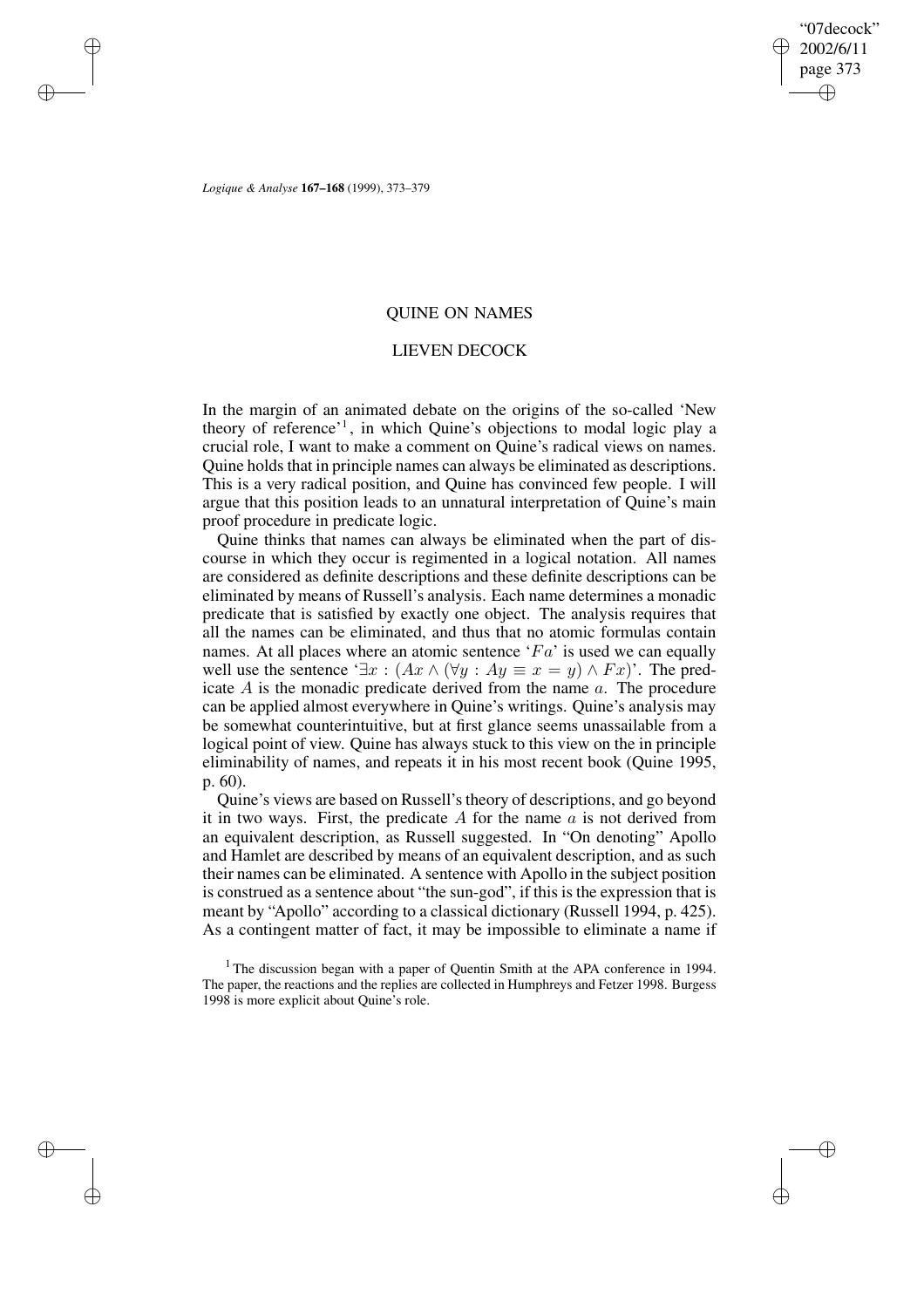"07decock" 2002/6/11 page 374 ✐ ✐

✐

✐

#### 374 LIEVEN DECOCK

there is no such description. Quine simply transforms names into predicates. This yields strange predicates such as "eur", for the name "Europe", and "peg" or "is-Pegasus" or "pegasizes" for the name "Pegasus" (Quine 1940, p. 150; 1957, p. 8). He eliminates all names, while Russell can only eliminate names for which an equivalent definite description is available. Second, Russell was not eager to parse away all proper names. He considers the question whether it is possible to have a language without proper names, and concludes that he is "totally incapable of imagining such a language" (Russell 1992, p. 94). Quine is less scrupulous and eliminates names altogether. He explicitly states that this is an extension of Russell's treatment of definite descriptions and deplores that he has been unable to convince Russell of this extension of the analysis of definite descriptions to all names (Quine 1951, p. 153).

Although Quine is convinced that in principle all names can be eliminated, he readily avows that the use of singular terms or names is indispensable in science:

This elimination of singular terms is not all good, however, even for logic and mathematics. Inference moves faster when we can instantiate quantification directly by names and complex singular terms, rather than working through the variables and paraphrases. And complex singular terms are in practice vital for algebraic technique. An algebraist who was not free to substitute complex expressions directly for variables, or to substitute one side of a complex expression directly for the other, would soon give up. (Quine 1970, p. 396)<sup>2</sup>

The use of Peano's inverse iota notation in equations, and the use of numerals are examples of this flexible method of instantiation. These notations are introduced by means of contextual definition. The introduction of these complex singular terms provides us with a shorthand notation for longer formulas and allows immediate substitutions that otherwise would be laborious. The use of these singular expressions that are directly instantiated does not jeopardise the possibility of eliminating all names. The contextual definitions that define the use of the singular terms can at any moment be used to eliminate them.

It is interesting to investigate whether Quine has really shown that it is in principle possible to eliminate all names from discourse. Karel Lambert (1984) has addressed this question. He offers three reasons for answering the question in the negative. A first objection (1984, pp. 386–387) is that

<sup>2</sup> For similar passages see Quine 1960, p. 188; Quine 1981a, p. 241; Quine 1982, p. 282; Quine 1990, p. 195.

✐

✐

✐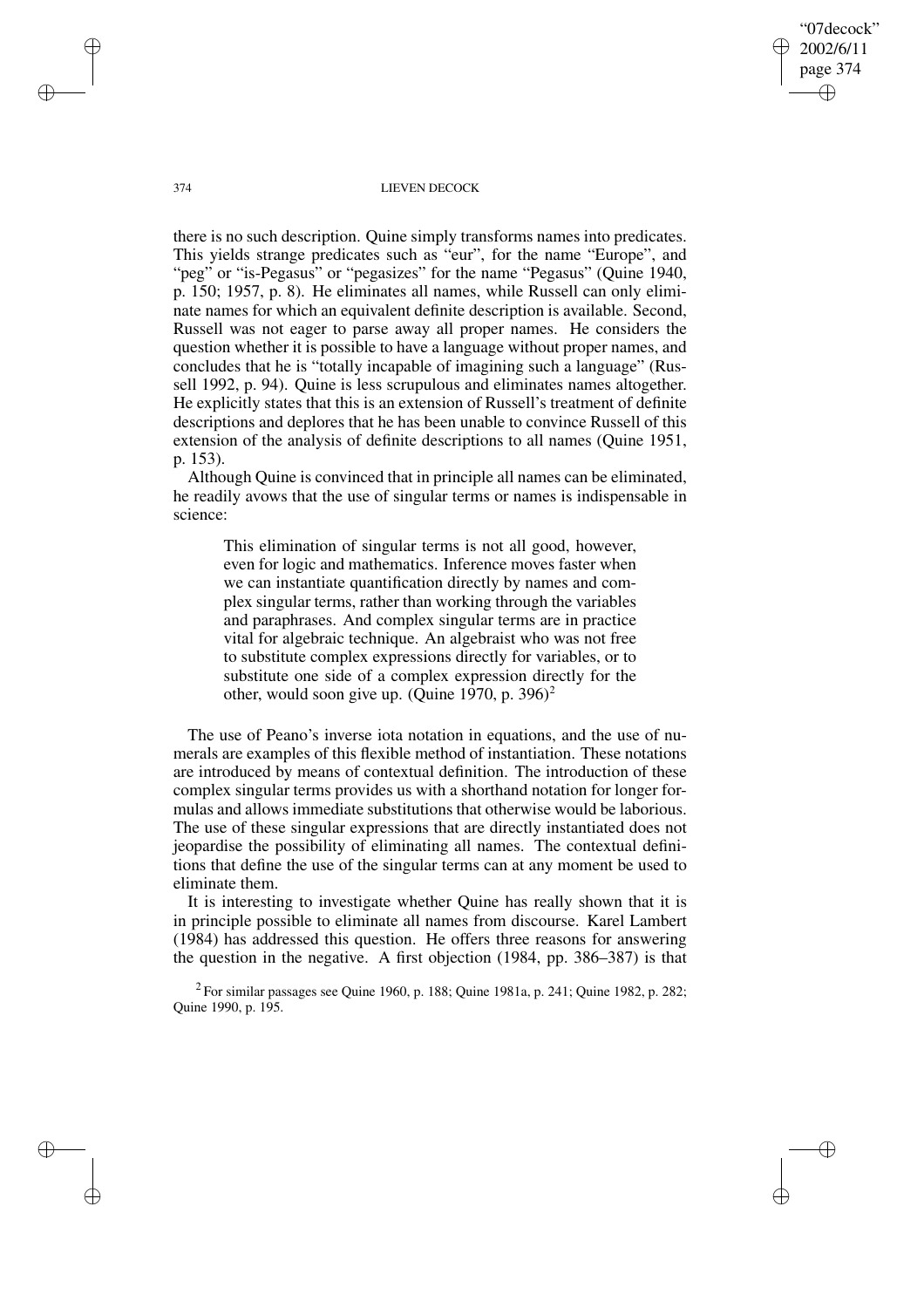#### QUINE ON NAMES 375

✐

✐

✐

✐

Quine cannot refer to mathematical entities by means of the complex singular terms mentioned in the previous paragraph, while holding that the latter can be eliminated. I think there is no real difficulty here, because these complex singular terms are not meant to refer to mathematical objects, but are envisaged as syntactic devices in order to facilitate mathematical derivations. They are no genuine singular terms. The second objection is that the virtual classes in *Set Theory and its Logic* cannot be eliminated in the same way as definite descriptions. These virtual classes are introduced by means of a different contextual definition. They are surrogate classes, introduced in order to designate the extension of a predicate, even in case the predicate does not determine a genuine set, for example in the case of the Russell class. The result is that a sentence as "Pegasus is Pegasus" is false, while the sentence " $\{x : x \notin x\} = \{x : x \notin x\}$ " is true. Lambert complains (1984, p. 389):

Which procedure apply to which kinds of singular terms? Do they ever conflict? And if not, where is the *proof* that there doesn't lie somewhere in the universe of singular terms some stubborn, recalcitrant species?

Lambert overestimates this difference. In *Set Theory and its Logic* Quine gave a very precise and unambiguous definition of the use of the virtual classes. The virtual classes are not regarded as genuine singular terms. They are rightly named *virtual* classes. They are a notational abbreviation that is superposed on a regimented theory, and are not natural language terms that have to be parsed away in the regimentation. Lambert's third objection (1984, pp. 389–392) is the well-known remark that in modal and epistemic contexts it is useful to have terms that directly refer to objects. Lambert is right in stating that Quine's idiom "lacks explanatory power" (p. 392). However, the third objection will not convince staunch Quineans, because they simply reject modal and epistemic contexts altogether. In conclusion, Lambert's remarks exhibit some inconveniences of Quine's elimination of singular names, but real Quineans will not be convinced.

A more convincing objection that is not based on convictions that are unpalatable for Quine, can be found in his *Methods of Logic*. At the end of *Methods of Logic* Quine repeats that names can be eliminated, and that this is necessary in philosophical problems concerning existence and reference (1982, p. 282). However, in his proof procedure, which he coins 'the main method' (pp. 190–195), he uses terms that behave like names. He wants to derive a contradiction from the conjunction of the premises and the negation of the conclusion and to this end he instantiates the bound variables. I will pass over the details of the proof procedure. It is only important to note that the procedure involves universal (UI) and existential (EI) instantiation. The existential and universal quantifiers are dropped and the variables

"07decock" 2002/6/11 page 375

✐

✐

✐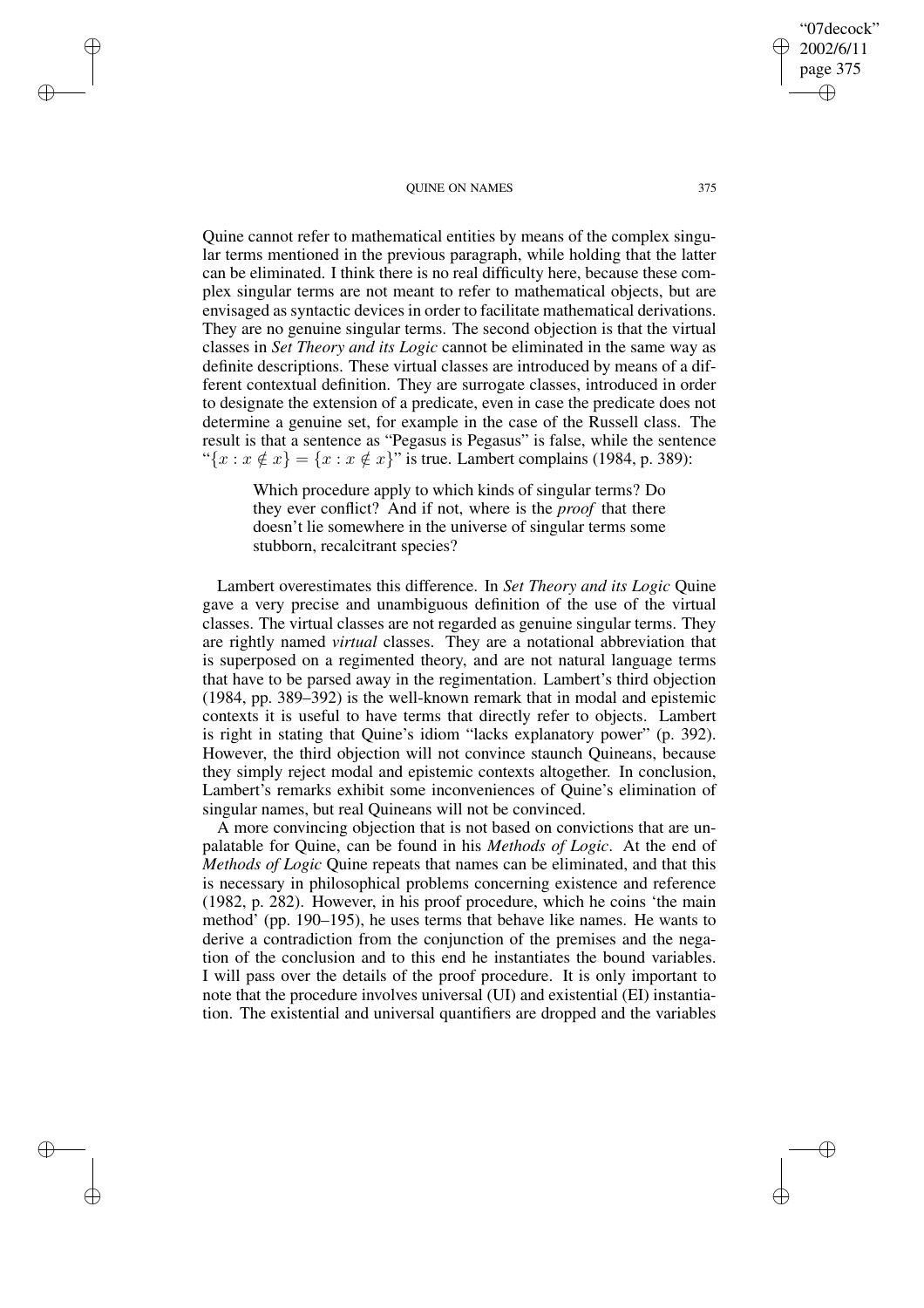### "07decock" 2002/6/11 page 376 ✐ ✐

✐

✐

#### 376 LIEVEN DECOCK

of these quantifiers are replaced by so-called "instantial variables". From the premises and the negation of the conclusion, which are sentences in which the variables are bound, contradictory instances are derived. For example, one might both derive the instances ' $Fzt$ ' and ' $-Fzt$ ', where z and t are instantial variables.

The instantial variables are used as names that tag some particular object in the universe in the course of the proof. Universal instantiation is used to pick out any object of the universe. Existential instantiation is used to pick out any object that fulfils the predicate that is said to denote at least one object. This is clear from Quine's exposition:

According to  $(1)$ , there is something that is F to everything. Very well, call it  $z$ . ... So we have  $(5)$ : that there is something such that ... Call it t. (1982, p. 193) Interpret the variables, say in order of first appearance, as naming 1, 2, etc. (1982, p. 207)

For example, if we take  $F$  to stand for the predicate "is greater than" in the schematic account of the theory under consideration, then we can call the thing that is greater than everything z. The instance  $'Fzt'$  thus stands for the atomic sentence 'z is greater than  $t$ '. The last quoted sentence occurs in the discussion of the Löwenheim-Skolem theorem, which states that a theory can be interpreted in the domain of the natural numbers. The instantial variables are here names for natural numbers.

These temporary names cannot be parsed away. It is impossible to conceive how these temporary names could determine a predicate. Quine's instantial variables are not disguised definite descriptions that can be eliminated by means of contextual definition. The reason is that the proof procedure requires the elimination of the quantifiers. If one would use definite descriptions in the instantiation, the eliminated quantifier would return as soon as the new sentence is fully written out. Moreover, for EI one needs new names that differ from all the terms that are already used.

Quine's instantial variables must be regarded as names and not as variables. Quine's terminology is misleading. He could better use the term 'instantial term' instead of 'instantial variable'<sup>3</sup>. However, there are passages in *Methods of Logic* where Quine explicitly regards the instantial variables as free variables:

✐

✐

✐

 $3$  Logicians usually speak of instantial terms instead of instantial variables. These terms are names for objects in the domain of the interpretation, see e.g. Boolos and Jeffrey 1989, pp. 123–125.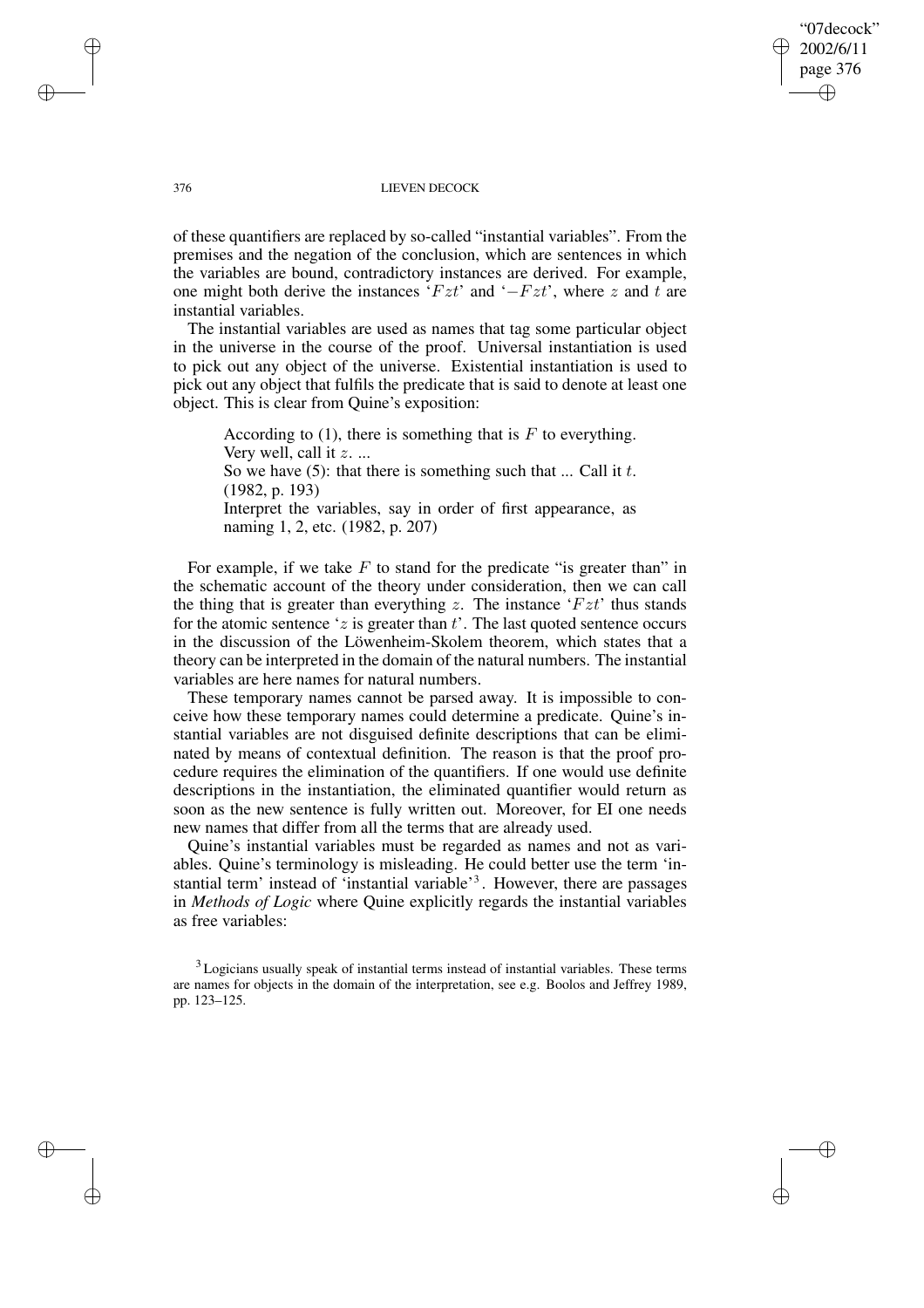#### QUINE ON NAMES 377

✐

✐

✐

✐

Now let the universe consist of as many of the positive integers as there are *free variables* in the instances —all the positive integers if the variables are unending. (Quine 1982, p. 207; emphasis added)

In *Methods of Logic* two different meanings of the notion of free variable are conflated. One guesses that Quine is forced to this by his demand that names can in principle be eliminated. In a first sense, Quine uses the term "free variable" for variables occurring in open sentences. The variable  $x$  in the sentence " $x$  is wise" is a free variable. This variable can be bound by a quantifier to make it a full sentence. The sentence " $\exists x : x$  is wise" is a full sentence that has a truth-value, while the open sentence is simply a meaningful incomplete sentence. The analogue of a free variable in ordinary language is a pronoun, and an open sentence in which it occurs is a sentence with a dangling pronoun (Quine 1982, p. 134). This sentence does not have a truth-value. In Quine's schematism the open sentence is rendered " $Fx$ ", and the full sentence " $\exists x : Fx$ ".

In a second sense, Quine uses free variables as dummies standing for singular terms (1982, p. 262):

Just as the sentence letters in a schema stand as dummy sentences and the term letters as dummy general terms, so the free variables may be seen as to represent the above syllogisms about Socrates schematically, then we may simply use a free 'y' to represent 'Socrates'.

For example, the schema " $Fy$ " can stand for the sentence "Socrates is wise". It is clear that these free variables differ from the free variables presented in the previous paragraph. Taken in the latter sense the variable bears little resemblance to pronouns, and it is difficult to see how one can bind this free variable.

The ambiguity is especially clear in Quine's use of the schema " $Fy$ ". In the former sense it stands for an open sentence without a truth-value, and with a free variable that can be bound by means of a quantifier. In the latter sense it stands for a complete sentence which have a truth-value, and which cannot be bound by a quantifier. The two interpretations are definitely different. One could say that Quine uses free variables in two senses, but one may as well conclude that in the second sense one ought to speak of schemata for names. As a matter of fact, Quine's confusion is even worse than hitherto presented, since at some occasions, he uses the traditional schemata for names, namely " $a$ ", " $b$ ", ... instead of the just mentioned  $x, y, ...$  (e.g. 1982, p. 140; p. 171).

"07decock" 2002/6/11 page 377

✐

✐

✐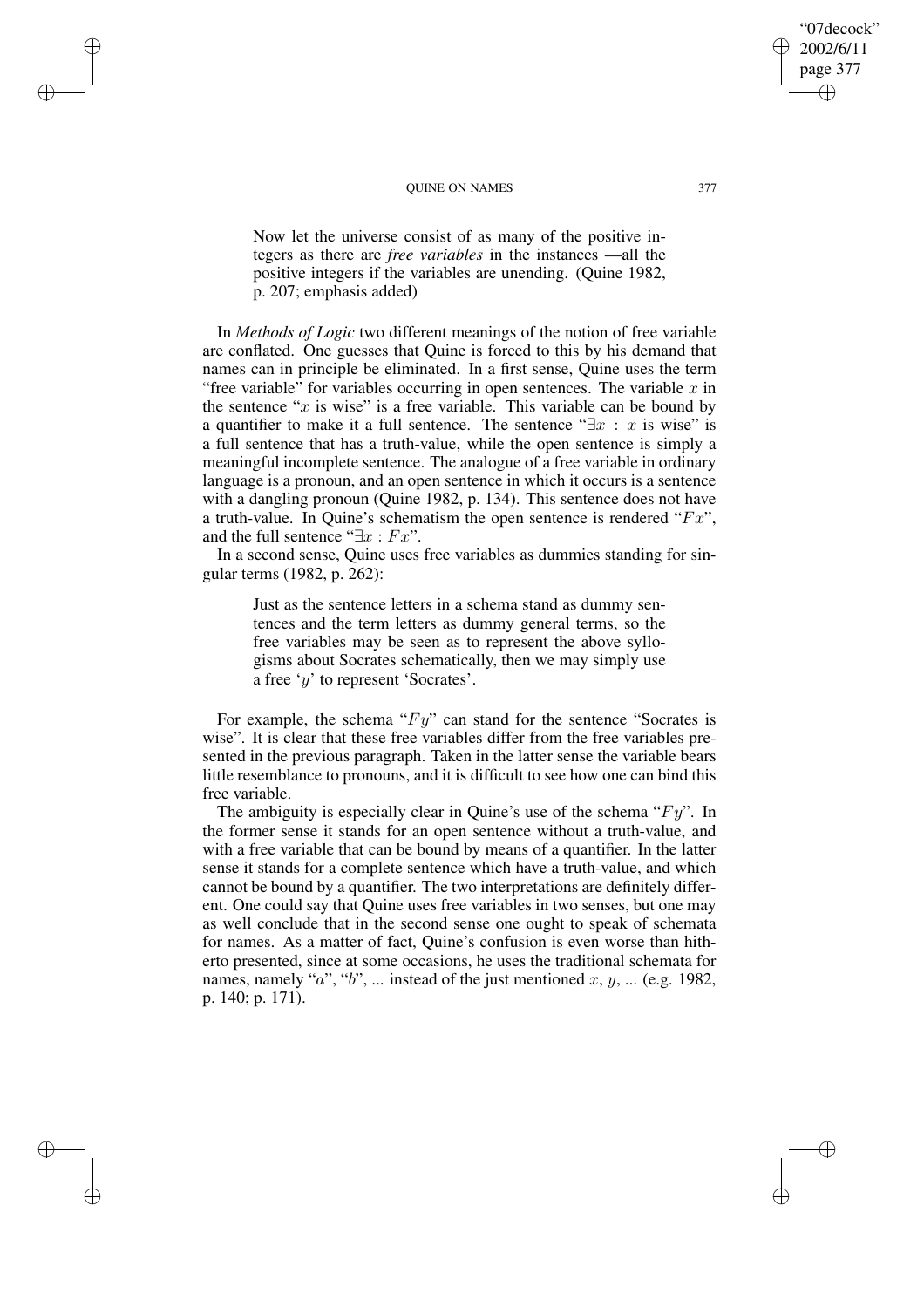"07decock" 2002/6/11 page 378 ✐ ✐

✐

✐

#### 378 LIEVEN DECOCK

Hence, I conclude that in any sensible interpretation of Quine's proof procedure, the instantial variables are used as names. One might object that Quine's proof procedure is irrelevant to ontology. One could regard the proof procedure as a mere syntactical method for determining whether certain logical formulas are true or false: a mechanical procedure of operations on strings of letters that are used to characterise an initial string of letters. The initial string is then said to be true, valid, satisfiable, or false. There is some evidence that Quine might be prepared to regard proof procedures this way (Quine 1970b, pp. 57–58). However, this radical disinterpretation of proof procedures sharply contrasts with Quine's general conception of logic. Already in 'Truth by convention' (1936) Quine had opposed Carnap's conventionalism in logic. Quine's main objection was that logic is not an arbitrary calculus but is rooted in ordinary language. Ordinary language is responsible for the fact that logic is well interpreted. In various other writings Quine has strongly objected to exaggerated tendencies of disinterpretation and formalisation<sup>4</sup>. There is little reason to suppose that proof procedures could be left entirely uninterpreted.

Radical disinterpretation deprives us of an adequate understanding of the procedure, while the procedure is manifestly based on intuitive ideas about how to prove a sentence. Quine's 'main method' is based on the fact that the conjunction of the premises and the negation of the conclusion always determines an assignment of objects to some variables that leads to inconsistency. To this end some variables are used as names to tag an object. If one wants to ban names altogether, one would have to give up EI and UI. That is a high price to pay.

> Centre for Logic, University of Leuven Kardinaal Mercierplein 2, B-3000 Leuven E-mail: Lieven.Decock@hiw.kuleuven.ac.be

## **REFERENCES**

- G. Boolos and R. Jeffrey, *Computability and Logic*, Cambridge University Press: Cambridge, 1989.
- J. Burgess, 'Quinus ab omni naevo vindicatus', *Canadian Journal of Philosophy Suppl.* 25 (1998), 25–65.
- P. Humpheys and J. Fetzer, eds., *The New Theory of Reference*, Kluwer, Dordrecht, 1998.

<sup>4</sup> Quine 1960, p. 273; Quine 1976, pp. 115–117; Quine 1981b, pp. 148–155; Quine 1990, pp. 63–67; Quine 1995, p. 55.

✐

✐

✐